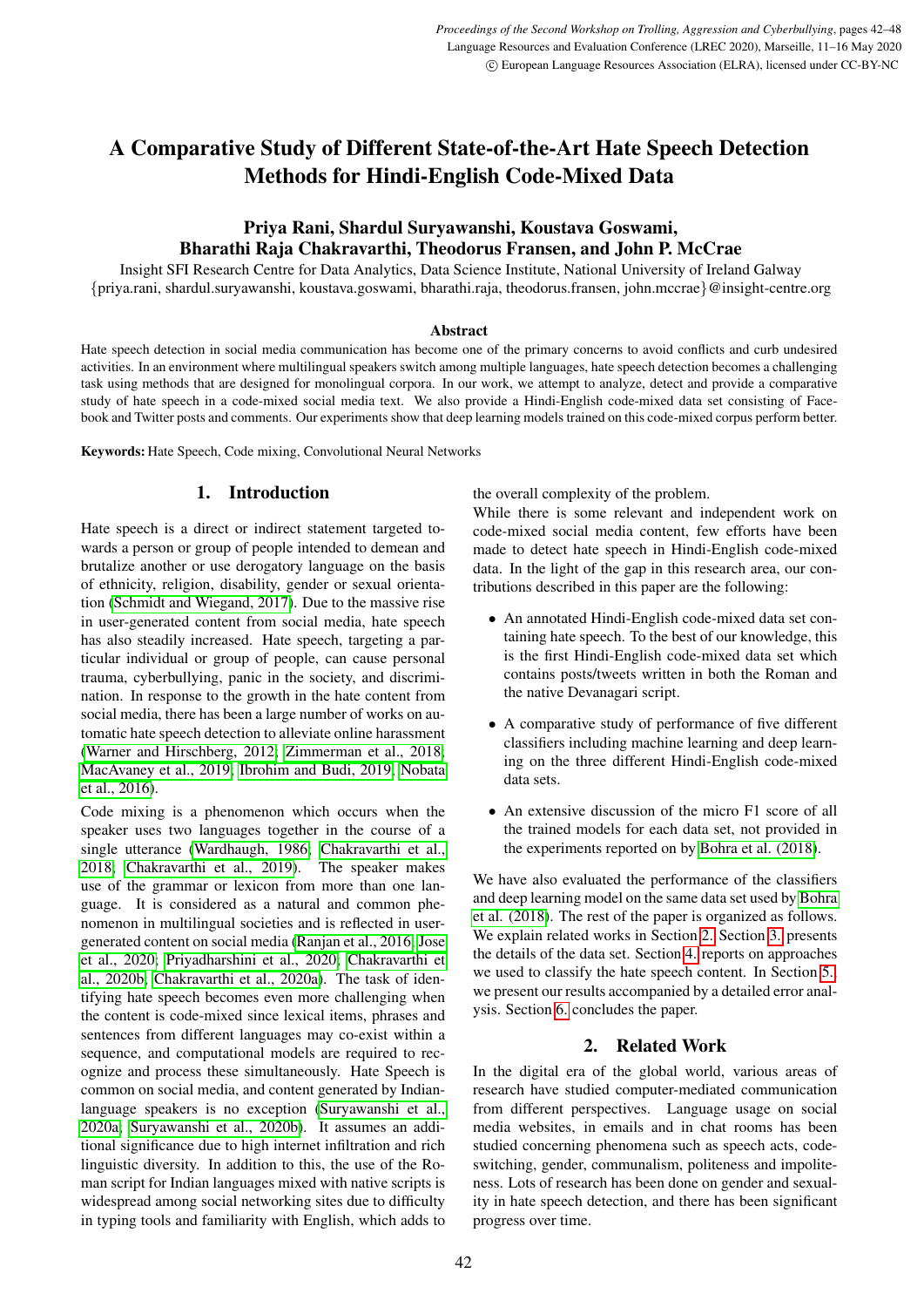Important early work on hate speech detection was carried out by [Spertus \(1997\)](#page-6-7), who built a prototype system *Smokey* using a C4.5 decision tree generator to determine featurebased rules that could categorize abusive messages. Since then, hate speech detection has achieved milestones, and several models have been trained to detect hate speech. [Yin](#page-6-8) [et al. \(2009\)](#page-6-8) were the first to use a supervised learning approach to detect harassment on web 2.0. They classified social media posts using a support-vector machine (SVM) based on local contextual and sentiment features. [Malmasi](#page-5-10) [and Zampieri \(2017\)](#page-5-10) examined character n-grams, word ngrams and skip-grams to detect hate speech in social media. They trained their classifier on an English data set with three labels and achieved an accuracy of 78%. A Hindi-English code-mixed data set was created to study the problem of hate speech detection in such data. They classified the tweets using character n-grams, word n-grams, punctuation, lexicon and negations features with an SVM and random forest. The best result was obtained by SVM with an accuracy of 71.7% when all the features were used together to detect hate speech [\(Bohra et al., 2018\)](#page-5-9). A convolution neural network model was proposed by [Mathur et](#page-5-11) [al. \(2018\)](#page-5-11) to detect offensive tweets in Hindi-English code switched language. [Bohra et al. \(2018\)](#page-5-9) created a Hindi-English code-mixed data set to study the problem of hate speech detection in such data. The data set contains Twitter data in the Roman script only. They classified the tweets using character n-grams, word n-grams, punctuation, lexicon and negations features with an SVM and random forest. They reported results on the linear classifying approach that uses hand-engineered features. The best result was obtained by SVM with an accuracy of 71.7% when all the features were used together to detect hate speech.

# 3. Corpus Creation and Annotation

<span id="page-1-0"></span>Taking into account the aim of the present study, we chose to use social media data, as this data is best known for codemixing. The corpus used for the study comes from two of the biggest social networking sites: Facebook and Twitter.

# 3.1. Corpus collection

Three different data sets have been used for the current study.

- The first data set was collected from Github  $<sup>1</sup>$  $<sup>1</sup>$  $<sup>1</sup>$ . Data</sup> set-1 consist of 4575 Hindi-English code-mixed annotated tweets in the Roman script only. Tweets were extracted from twitter using the Twitter API. In order to remove the noise from the data set, rigorous preprocessing was carried out, which resulted in the removal of URLs and punctuation, replacing user names and emoticons [\(Bohra et al., 2018\)](#page-5-9).
- Data set-2 was taken from a Shared Task called HASOC, which was organised at FIRE 2019. It consists of 4665 annotated posts partially collected from Twitter and Facebook. The collection was done with the help of the Twitter API using specific hashtags and

keywords which helped in crawling an unbiased data set [\(Mandl et al., 2019\)](#page-5-12).

• In addition to Data set-1 and Data set-2 set we created a third data set (Data set-3) which has also been used for an aggression detection task [\(Kumar et al.,](#page-5-13) [2018\)](#page-5-13). This unannotated data set contains 3367 posts and tweets which were annotated by us. The data for the current corpus was crawled from Facebook and Twitter. The data was collected using some of the popular hashtags around such contentious themes as a beef ban, India vs Pakistan cricket matches, election results, opinions on movies, etc., i.e., topics that are typically discussed among Indians and may give rise to hate speech.

Detailed statistics of the three data sets are provided in Table 1.

| Data Set                        | Hate | Not-Hate | <b>Total</b> |
|---------------------------------|------|----------|--------------|
| DATA SET-1 (Bohra et al., 2018) | 2290 | 2289     | 4579         |
| DATA SET-2 (HASOC data set)     | 2419 | 2246     | 4665         |
| DATA SET-3 (ours)               | 478  | 2889     | 3367         |

Table 1: Statistics of the three data sets. Data set-1 contains Posts/Tweets in the Roman script only, Data set-2 has the Posts/Tweets in Devanagari script only and Data set-3 (our data) has Posts/Tweets in both the Roman and the Devanagari script.

# 3.2. Annotation Guidelines

Annotation is an integral part in the development of any automatic recognition system. Annotated data provides useful quantitative information about the occurrence of certain contextual features. As the first two data sets were already annotated, we carried out annotation only for our data set. The annotation was carried out using a flat tag set described in the annotation guideline<sup>[2](#page-1-2)</sup>. It is used for training and testing the system for automatic hate speech recognition. A simple binary classification method in which we distinguish between hate speech and non-hate speech posts was applied. The two labels use for this categorization are *Hate* and *Not Hate*.

• A post has been marked as hate if the post contains any linguistic behaviour which is intended to target an individual or community and shows dissent using offensive and abusive content. This includes both direct and indirect offensive language as well as threats. Indirect offensive posts are expressed through sarcasm, satire or apparently polite language. Hate speech content also includes offensive reference to one's sexuality and sexual orientation as well as race and religion, i.e., posts targeting a specific community to demean them. Any post in a thread endorsing previously expressed hate speech was also marked as hate (HATE).

<span id="page-1-2"></span><sup>2</sup>[https://www.dropbox.com/s/](https://www.dropbox.com/s/lydv9tt7kh4k01b/Hate%20speech%20annotation%20guide%20line.pdf?dl=0)

<span id="page-1-1"></span><sup>1</sup>[https://github.com/deepanshu1995/](https://github.com/deepanshu1995/Hate Speech-Hindi-English-Code-Mixed-Social-Media-Text) HateSpeech-Hindi-English-Code-Mixed-Social-Medi20glexte%20line.pdf?dl=0 [lydv9tt7kh4k01b/Hate%20speech%20annotation%](https://www.dropbox.com/s/lydv9tt7kh4k01b/Hate%20speech%20annotation%20guide%20line.pdf?dl=0)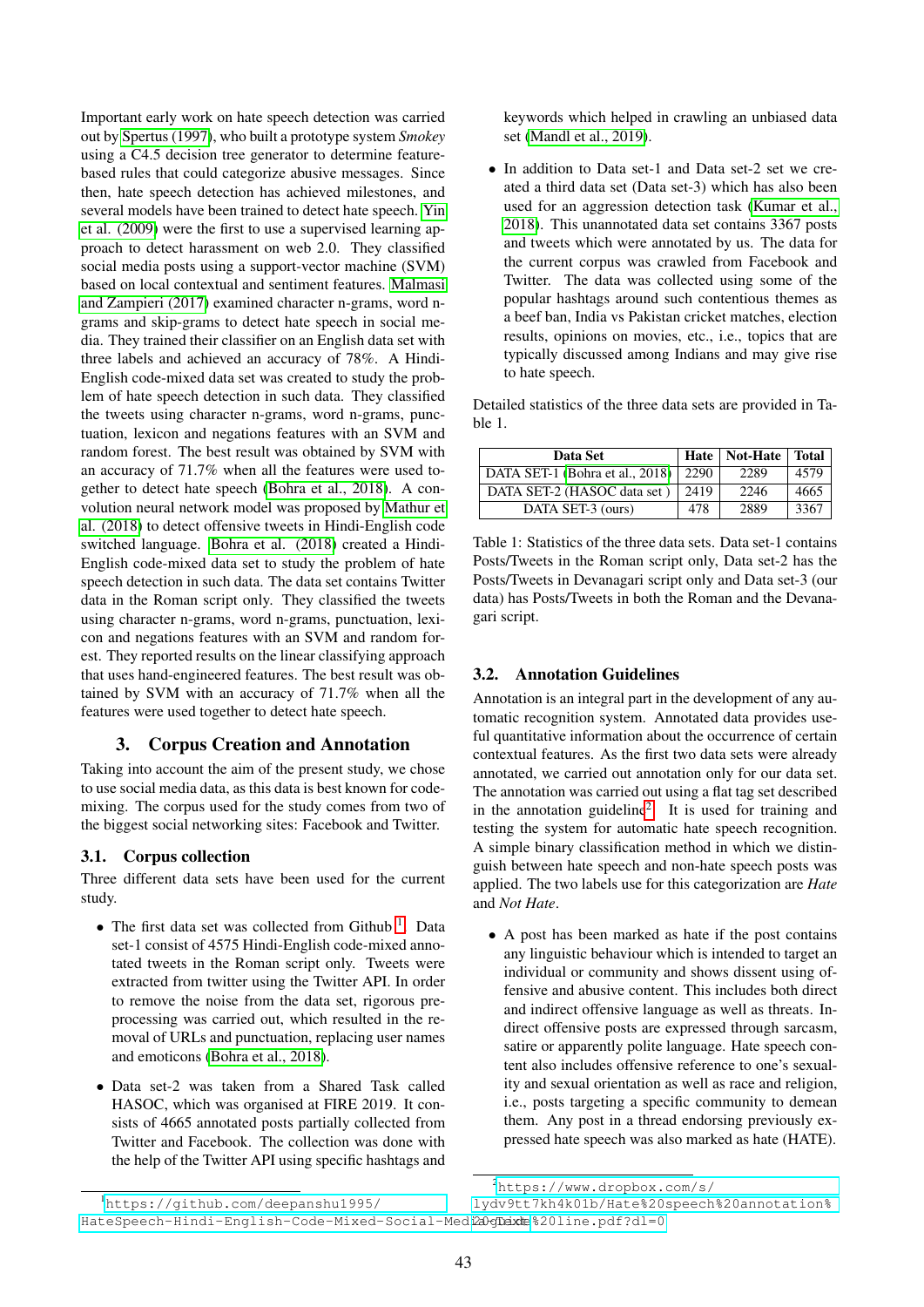| Label           | <b>Examples</b>                                                                                                                                                                                                                                                                                                                                                              |
|-----------------|------------------------------------------------------------------------------------------------------------------------------------------------------------------------------------------------------------------------------------------------------------------------------------------------------------------------------------------------------------------------------|
| Hate            | Tweets: "rssabvp vhp bajarangdal have no balls whenever bjp came at center<br>laffada bjpvhp rssabvp start voilence in streets colleges hotels pubs as if they<br>have no balls"<br>Translation: RSS ABVP VHP Bajarangda has no balls. Whenever Bjp came to<br>power, there is chaos everywhere. BJP VHP RSS ABVP starts violence in<br>streets, colleges, hotels, and pubs. |
|                 | Tweets : " मर्द की कीमती चीज उसकी ज़ुबान होती है  सीना तो बहुत से हीजड़ो का<br>भी 56 इंच होता है  #BHU_लाठीचार्ज #bhu_molestation #BHUProtests"<br>Translation: The most precious thing about a man is his words, not the length<br>of the chest as even a spado has 56" chest.                                                                                              |
| <b>Not Hate</b> | Tweets: "Lathi Charge in BHU. छात्राओं पर बरसी लाठी.#bhu_molestation<br>#UnsafeBHU #BHULathiCharge #BHUUproar #BHURow"<br>Translation: Lathi Charge in BHU. Female students were beaten by sticks                                                                                                                                                                            |
|                 | Tweets: "@gurmeetramrahim एक तेरा सहारा मिल जाए रवा दुनिया दी परवाह नहीं<br>करना। I blessing chahiye bht sari msg dikhani h#blockbustermsg "<br>Translation: If I get your support $(\omega)$ gurmeetramrahim than I won't care for<br>anything else. I need your blessing to show the messages.                                                                             |

Figure 1: Examples of the posts/tweets with their labels

• Posts which do not contain any offence or profanity, either covert or overt, and do not target any individual, community or group were marked as non-hate (NOT HATE).

A list of relevant examples illustrating this binary classification is shown in Figure 1.

#### 3.3. Inter-annotator agreement

In order to test the validity of the annotation, an interannotator agreement was calculated using Kripendorff's  $\alpha$ using Krippendorf 0.32 based on the Thomas Grill im-plementation<sup>[3](#page-2-0)</sup>. The annotation was completed by six annotators: three male and three female in three different phases. In order to make the annotation process more accessible and user-friendly, 33 Google forms were made which contained the necessary annotator information, annotation scheme and 100 posts in each Google form. In the very first phase, 500 posts were annotated by all the six annotators. An inter-annotator agreement was calculated before the completion of the first annotation phase, after which changes in the annotation guidelines  $4$  were made since the inter-annotator agreement score was below par for hate speech detection. The second phase of the annotation was conducted with another set of 500 posts/tweets.

While calculating the inter-annotator agreement after the second round of annotation, we found that one of the annotators had difficulty understanding social media language while another annotator was unable to finish the annotation task; consequently, the inter-annotator agreement was very poor. Therefore we eliminated both annotators, which resulted in a much higher agreement score compared to the previous score. After completion of the second round of annotation, a preliminary experiment was done to train the system, followed by a third phase of annotation, conducted on the rest of the tweets. The final inter-annotator agreement was calculated on 4 sets x 3367 posts each. Krippendorff  $\alpha$  score turned out to be 0.47, which is quite reliable. In those cases where annotators did not agree, there was generally not enough context to infer the true meaning and intent of a post. Examples of such posts are given in the next subsection.

#### 3.4. Complicated cases

The results of the inter-annotator experiment after the completion of the first phase of annotation gave very poor agreement among the annotators. One of the main reasons for the poor agreement among the annotators was the annotation guidelines. The initial annotation guidelines were not adequate enough to pinpoint important distinctions between hate speech and non-hate speech and the interpretation of the tags as well as hashtags. Therefore, specific changes were made in the annotation guidelines to continue the second phase of annotation. Secondly, several posts were not very explicit from a pragmatical point of view; hence, each annotator made their own subjective inference about the post. A few instances are being discussed here.

Example 1 and 2 show a strong criticism of the BJP government by the users on specific events that happened recently. Rather than marking these examples as non-hate, one of the annotators felt that these posts are more than mere criticisms; these were perceived as an insult to the current government, i.e., as hate speech, where users are targeting and demeaning a particular political organisation.

- (1) *The protest against #bhu molestation and the way govt is dealing again shows how scared the BJP is of independent movements #BHU*
- (2) *Sirf banaras ghumiye mat yaha ke bare me sooche bhi #bhu molestation* Translation - Do not think about Banaras just come and take a tour.

Another set of tweets which were difficult to annotate were the ones which consist of one single phrase and hashtags as given in examples 3 and 4. Whether the words in these tweets reflect mere criticism or contain demeaning content

<span id="page-2-1"></span><span id="page-2-0"></span><sup>3</sup><https://pypi.org/project/krippendorff/> <sup>4</sup>[https://github.com/sharduls007/Hate\\_](https://github.com/sharduls007/Hate_speech_detection_Hindi_English_codemixed)

[speech\\_detection\\_Hindi\\_English\\_codemixed](https://github.com/sharduls007/Hate_speech_detection_Hindi_English_codemixed)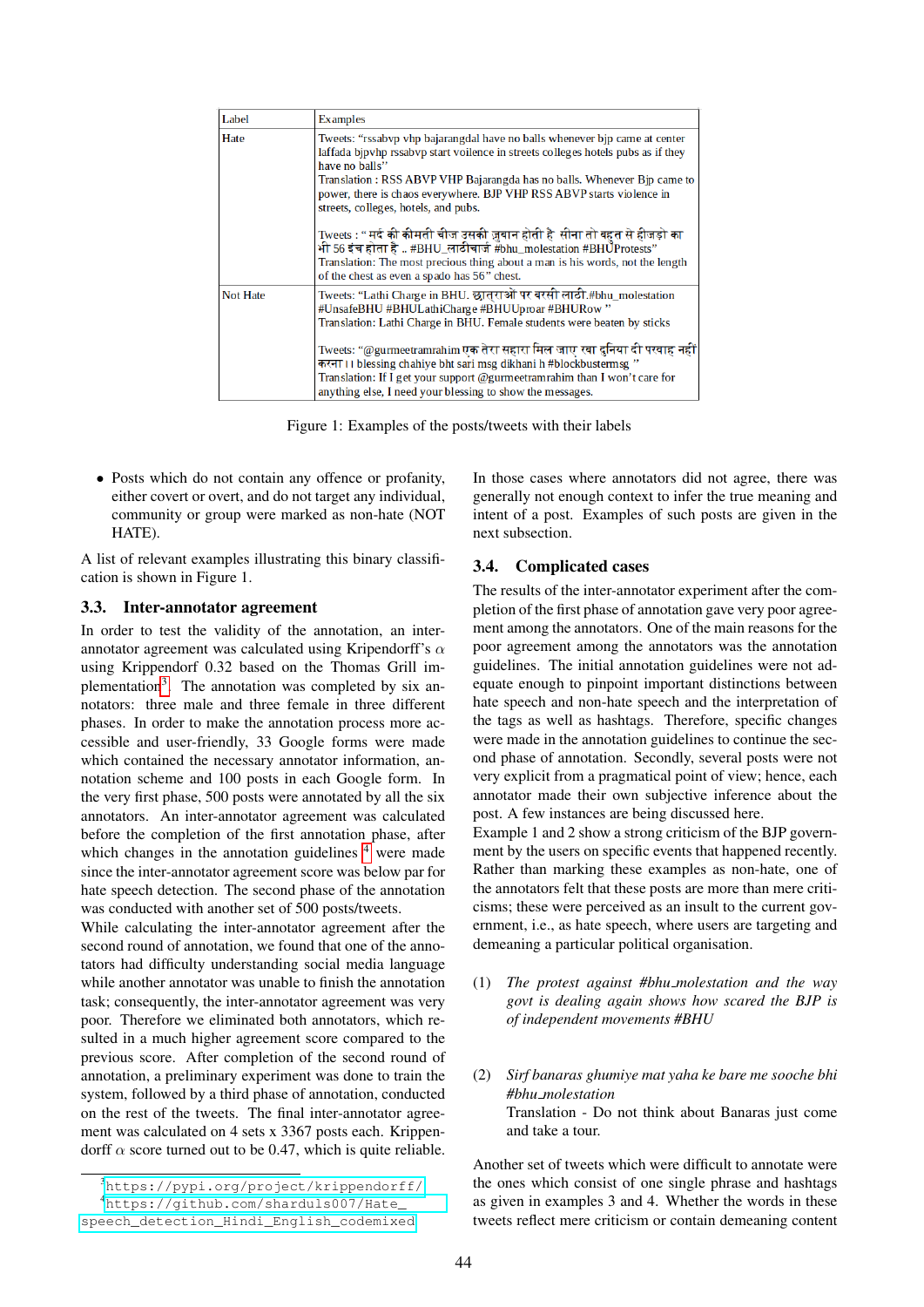| <b>Models trained</b> | Data set-1 | Data set-2   Data set-3   Combined |      |      |
|-----------------------|------------|------------------------------------|------|------|
| <b>SVM</b>            | 0.62       | 0.52                               | 0.87 | 0.64 |
| <b>MNB</b>            | 0.63       | 0.66                               | 0.87 | 0.65 |
| <b>KNN</b>            | 0.63       | 0.60                               | 0.87 | 0.50 |
| DТ                    | 0.57       | 0.65                               | 0.85 | 0.66 |
| Character-lavel CNN   | 0.71       | 0.74                               | 0.82 | 0.86 |

Table 2: Accuracy of linear classifiers and character level CNN model trained individually and combined on the three data sets

| <b>Models</b>       | Data set-1 |      | Data set-2   Data set-3 | <b>Combined</b> |
|---------------------|------------|------|-------------------------|-----------------|
| <b>SVM</b>          | 0.38       | 0.34 | 0.47                    | 0.39            |
| <b>MNB</b>          | 0.42       | 0.64 | 0.47                    | 0.46            |
| <b>KNN</b>          | 0.53       | 0.54 | 0.53                    | 0.47            |
| DТ                  | 0.55       | 0.61 | 0.61                    | 0.65            |
| Character-label-CNN | 0.67       | 0.74 | 0.71                    | 0.74            |

Table 3: Micro F1 score of the trained linear classifiers and character level CNN model trained individually and combined on the three data sets

and explicitly target some individual or group is not very clear and hence quite subjective.

(3) *landacquisitionbill #landacquisitionordinance !!!*

#### (4) *abki bar beti par war #bhu molestation* Translation - Violence against daughters

In order to tackle the difficulty in annotating these cases we redefined the definition of hate speech for our data set. We marked the tweets/posts as hate speech only if they directly or indirectly target an individual, a group or an organisation based on race, religion, caste or gender. Posts which merely criticize such entities are not considered hate speech. We also marked posts/tweets which led to any kind of violence towards any individual, group or organisation as hate speech.

# 4. Classification Performance

<span id="page-3-0"></span>All three data sets were used for the hate/non-hate detection task with traditional machine learning and deep learning algorithms. We conducted the experiments with four different machine learning classifiers, namely a support-vector machine (SVM), K-Nearest Neighbours (KNN), multinomial naïve Bayes (MNB) and a decision tree (DT). Term frequency (TF) weighting was employed as feature.

For the Deep Learning model, we experimented with a character-based Convolution Neural Network (CNN) [\(Zhang et al., 2015\)](#page-6-9). The idea behind adopting the stateof-the-art model is that Twitter data contains sentences with lots of different characters (e.g., hashtags, emoticons) which are an inherent part of the message being communicated. A character-based CNN model takes all these character sequences into account, pre-empting the need for preprocessing and reducing the need for feature engineering. It was hypothesised that it should give a better understanding of the sentences compared to the linear classifiers in terms of defining classes. Therefore, no feature engineering or pre-processing was carried out. The CNN model is capable of taking all the characters into account to build a character embedding space. As these posts are short sentences, we have adjusted the number of filters to 128 compare to main paper where 256 filters are used and have kept the filter size as it is which 7\*7 with convolution layers, two dense layers which used 1024 neuron and 50% dropout to adjust the overfitting issue keeping in mind that the texts are short text.

Out of the total data in each data set, 20% was set aside as test set and 10% as validation set. The remaining 70% of the data was used to train the models. More extensive experimentation and research were performed using our data set to show problems of the code-mixed text. One of the main challenges while building the model was the class distribution imbalance in data set-3, wherein it contains less hate-speech than non-hate-speech, which was forcing the model for imbalance training. To overcome the issue, we have taken the help of weighted classes where we have calculated the distribution of two classes 'hate-speech' and 'non-hate-speech' over the data. Based on the calculation, a weight of ratio 1:6 was given to the classes, which means the class 'not hate-speech' has six times higher weights of class 'hate speech' while computing the loss function. In this case the loss function will not be only based on the main class distribution data but the loss becomes a weighted average when the weight of each sample is specified by class weights and its corresponding class. Thus weighting the data helped the model to be trained more accurately.

# 4.1. Results

Overall we see varying performance across the classifier, with some performing much better out-of-sample than others. Every experiment was carried out with each data set once and also on the combined data set. Table 2 describes the accuracy for each data set using SVM, KNN, MNB and DT. The accuracy for Data set 1, 2 and 3 and the Combined data set using the CNN model is 0.71, 0.74, 0.82 and 0.86, respectively. Table 3 shows the micro F1 score of the models trained with the data sets. The F1 scores using the CNN model for Data set 1-3 and the Combined data set are 0.67, 0.74 0.71 and 0.74, respectively. It was found that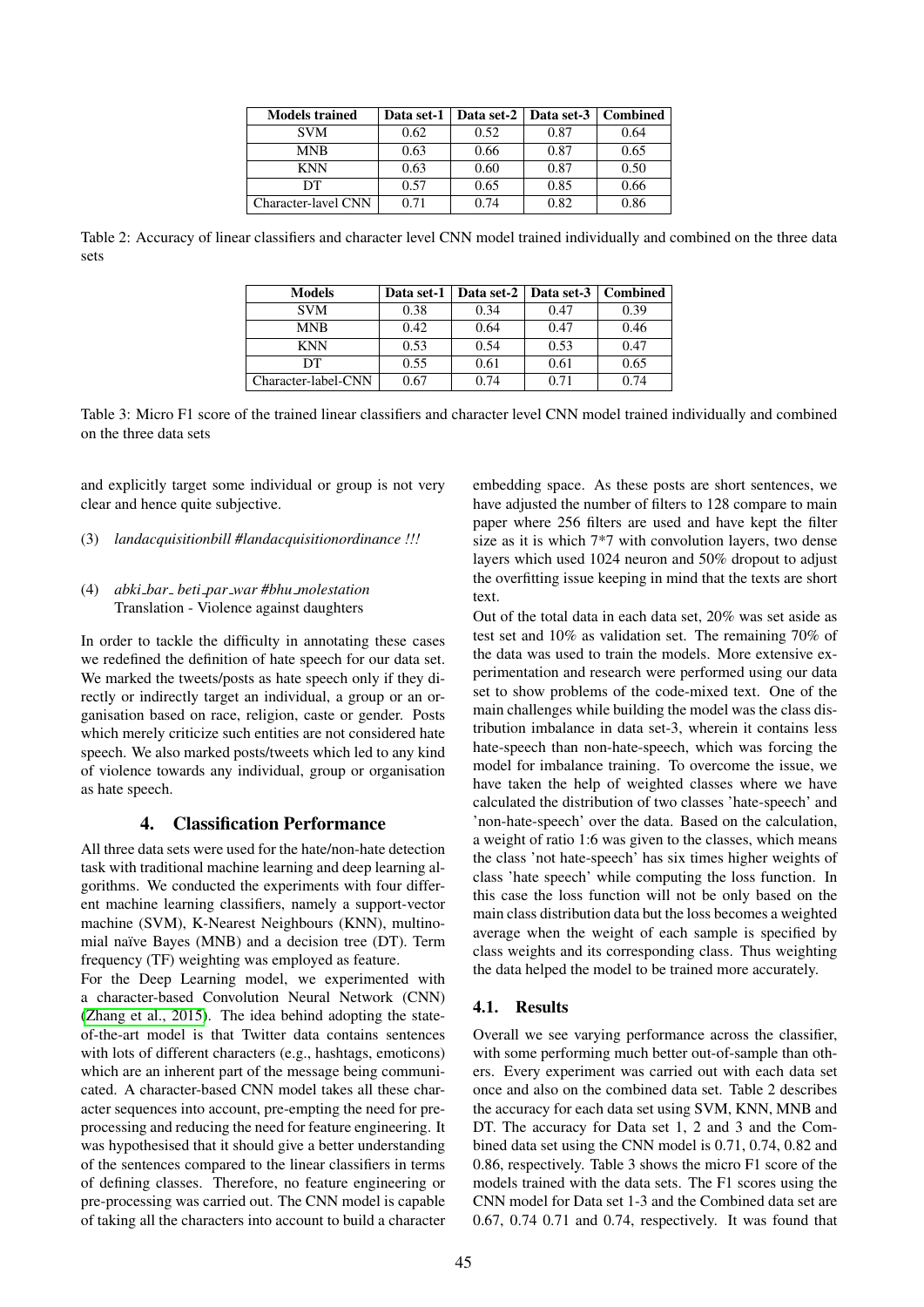the character-level CNN model gives a better performance than the other classifiers in all cases. Looking at the micro F1 score of the models, we can observe that the characterlevel CNN model is quite good with "real" social media data as contained in our data set. When we say "real" data, we mean natural, raw data, not subjected to pre-processing, containing a high level of code-mixing. It was fed into the model with all the stop words, punctuation, emoticons, URLs and hashtags. SVM and MNB perform worst with an identical F1 score of 0.47. KNN performs slightly better with 0.53, while DT is better again with 0.61. The reason behind the poor performance of the classifiers is that these need cleaned data.

| Model                                | Accuracy |
|--------------------------------------|----------|
| (Bohra et al., 2018) (SVM)           | 0.71     |
| (Bohra et al., 2018) (Random Forest) | 0.66     |
| Character-level CNN                  | 0.71     |

Table 4: A comparison of the accuracy of the Linear approaches in the baseline paper with our Deep learning model for Data set-1.

As mentioned in the previous section, one of the data sets was developed by [Bohra et al. \(2018\)](#page-5-9). We compared the results of their experiment (which we treat as the baseline) with our CNN model. Table 4 compares the results based on the accuracy obtained by the baseline paper and our CNN model. It is interesting to note that the baseline experiment with the SVM using Character N-Grams, Word N-Grams, Punctuation, Lexicon and Negations as the features obtains the same accuracy as the CNN model which is 0.71, while random forest obtains an accuracy of 0.66. It would have been much easier to compare the performance of the two systems if [Bohra et al. \(2018\)](#page-5-9) had reported the F1 score of their experiments.

#### 5. Manual Evaluation

<span id="page-4-0"></span>To understand the shortcomings of the models and to get a deeper understanding of the problems associated with codemixed data classification, a manual inspection has been performed on a set of wrongly classified sentences.

(5) *Bhai tu khud rape karega to bhi kuch nahi bolenge. Khush?*

Translation - Brother even if you do the rape, we will not say anything. Happy?

(6) *bjp Wale rajyo me murder ya rape nahi hote kya...* Translation - No rape has been done in BJP ruled states.

A possible reason for the fact that example (5) and example (6) were wrongly marked as hate speech is the presence of lexical "rape" and "murder", shown in bold letters; the model might have taken these as a key for a hate-speech utterance.

(7) *Once a chutiya always a chutiya...* Translation - Once a fucker always a fucker (8) *Yup and this is a most disturbing part of this. Yaani yaar nobody is going to ask the girl even rape ho jaey k aagy uski life kysi guzray gi.* Translation - Yup and this is a most disturbing part of this. It means even if a girl has been raped; no one is going to ask her how her life will be in future.

The linear classifiers could not classify most of the tweets correctly if the sentence structure is complicated, as shown in example number 7 and 8 where Hindi words are incorporated into the English word order. The case becomes even more complicated when one part of the tweet is represented with English word order and the other with Hindi. The fact that example 7 and 8 were correctly classified by the character-level CNN model shows that the deep learning method performed much better than the linear classifiers. It is likely that since the CNN model classifies the tweets on character basis, the context as well as the linguistic structure is more appropriately captured than in the case of the other classifiers.

(9) *lagta hai ki kiran bedi ki jamanat bi japt ho gayi! #delhidecides* Translation - It seems that Kiran Bedi's bail was also confiscated

The tweets which were sarcastic, such as the one in example (9), also played an important role as these were misclassified. The tweets target one of the individuals from a leading political organisation, and as the presence of a targeted entity in an utterance is obligatory in our definition of hate speech, this tweet should have been marked as hate. However, the system marked it as not hate. Other kinds of "indirect hate tweets" were not correctly classified by either the linear classifiers or the CNN model.

(10) *#FallofBJPStarts #bhu molestation #BHUunsafe @ KPadmaRani1 @ neo pac @ pankhuripathak @ polysmind*

Moreover, the tweets (see example number 10) which contain only hashtags were classified randomly by linear classifiers. On the other hand, the CNN model marked all theses tweets as not-hate. This is the most interesting and debatable case; even the annotators faced difficulty in annotating tweets of this type due to the lack of the written context, which is necessary to infer the real intention of the users, and agreeing on one tag.

# 6. Conclusion and Future Work

<span id="page-4-1"></span>In this paper, we presented an annotated corpus of Hindi-English code-mixed text, consisting of tweets and the corresponding annotations. We have discussed the development of a hate speech annotated data set of 3.5k tweets and Facebook comments in English-Hindi code-mixed language. We have discussed the annotation scheme that was used to annotate the data set. We believe that the annotation of hate speech or any other cyberbullying task depends on how we define it and is necessary to state our definition clearly to the annotators. This data set could prove to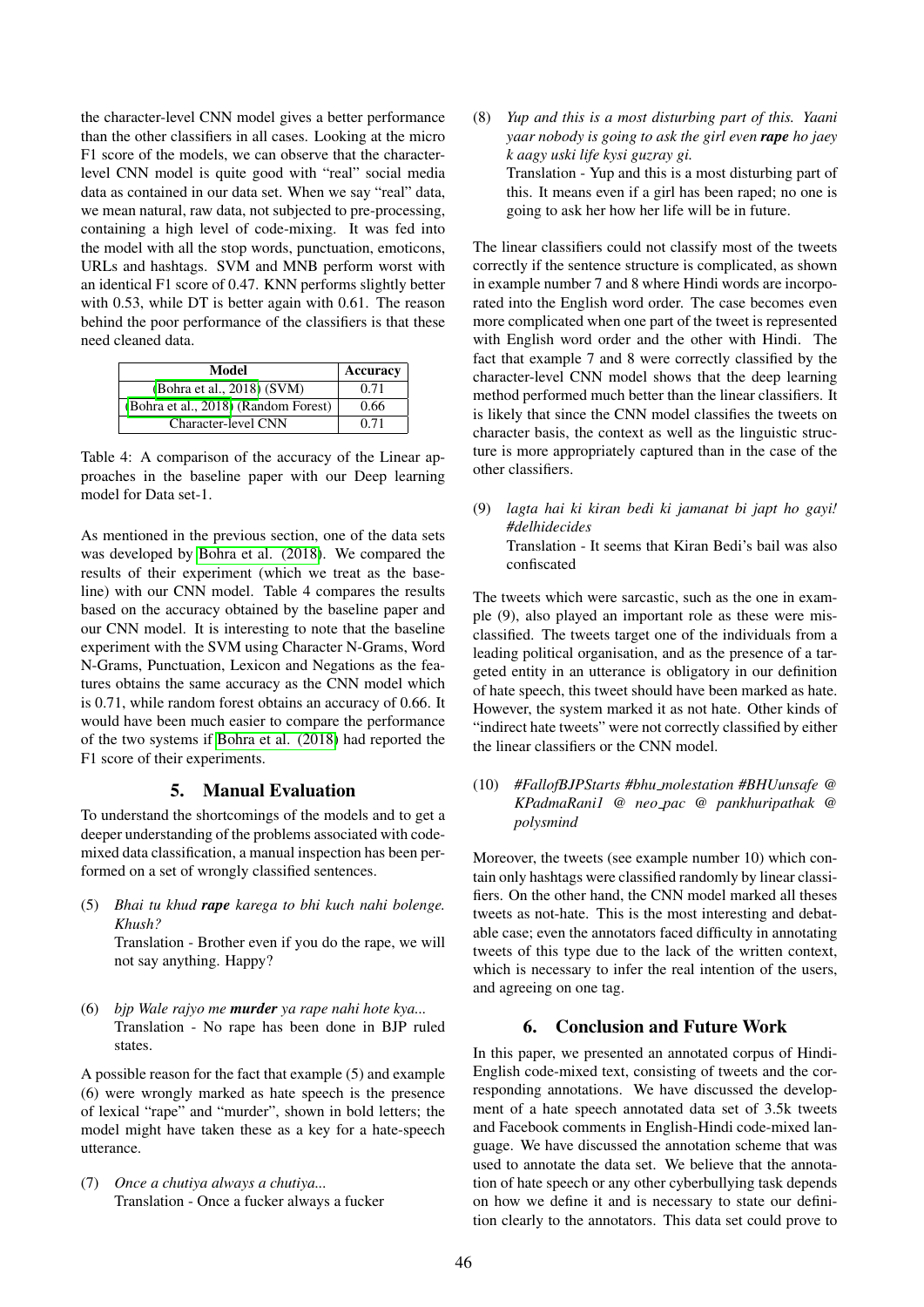be an invaluable resource for understanding as well as automatically identifying hate speech and other related phenomena like trolling over the web, mainly on social media platforms.

We have also given a description of the supervised systems built using linear classifiers and a character-level CNN model for Hate Speech detection on three different data sets. In contrast to linear methods, the deep learning model was able to capture the syntax and semantics of the hate speech more accurately even in the case of unbalanced and unprocessed data set. Thus, we could observe the fundamental difference in the way linear classifiers like SVM and CNN models learn.

In the future, we plan to apply and experiment with techniques that could successfully cover/identify larger linguistic patterns that our shallow parses currently cannot detect. We also plan to model a system which could be useful for detecting hate speech in closely-related and minority language code-mixed data.

# 7. Acknowledgment

This publication has emanated from research supported in part by a research grant from Science Foundation Ireland (SFI) under Grant Number SFI/12/RC/2289 (Insight), SFI/12/RC/2289 P2 (Insight 2), & SFI/18/CRT/6223 (CRT-Centre for Research Training in Artficial Intelligence) co-funded by the European Regional Development Fund as well as by the EU H2020 programme under grant agreements 731015 (ELEXIS-European Lexical Infrastructure), 825182 (Prêt-à-LLOD), and Irish Research Council grant IRCLA/2017/129 (CARDAMOM-Comparative Deep Models of Language for Minority and Historical Languages). The authors are grateful to Ajay Bohra and his team for sharing their data set and for their support. We would also like to thank our annotators for their contribution and lending us their precious time.

#### 8. References

- <span id="page-5-9"></span>Bohra, A., Vijay, D., Singh, V., Akhtar, S. S., and Shrivastava, M. (2018). A dataset of hindi-english code-mixed social media text for hate speech detection. In *Proceedings of the second workshop on computational modeling of people's opinions, personality, and emotions in social media*, pages 36–41.
- <span id="page-5-3"></span>Chakravarthi, B. R., Arcan, M., and McCrae, J. P. (2018). Improving wordnets for under-resourced languages using machine translation. In *Proceedings of the 9th Global WordNet Conference (GWC 2018)*, page 78.
- <span id="page-5-4"></span>Chakravarthi, B. R., Priyadharshini, R., Stearns, B., Jayapal, A., S, S., Arcan, M., Zarrouk, M., and McCrae, J. P. (2019). Multilingual multimodal machine translation for Dravidian languages utilizing phonetic transcription. In *Proceedings of the 2nd Workshop on Technologies for MT of Low Resource Languages*, pages 56–63, Dublin, Ireland, August. European Association for Machine Translation.
- <span id="page-5-8"></span>Chakravarthi, B. R., Jose, N., Suryawanshi, S., Sherly, E., and McCrae, J. P. (2020a). A sentiment analysis dataset for code-mixed Malayalam-English. In *Proceedings of the 1st Joint Workshop of SLTU (Spoken*

*Language Technologies for Under-resourced languages) and CCURL (Collaboration and Computing for Under-Resourced Languages) (SLTU-CCURL 2020)*, Marseille, France, May.

- <span id="page-5-7"></span>Chakravarthi, B. R., Muralidaran, V., Priyadharshini, R., and McCrae, J. P. (2020b). Corpus creation for sentiment analysis in code-mixed Tamil-English text. In *Proceedings of the 1st Joint Workshop of SLTU (Spoken Language Technologies for Under-resourced languages) and CCURL (Collaboration and Computing for Under-Resourced Languages) (SLTU-CCURL 2020)*, Marseille, France, May. European Language Resources Association (ELRA).
- <span id="page-5-1"></span>Ibrohim, M. O. and Budi, I. (2019). Multi-label hate speech and abusive language detection in Indonesian twitter. In *Proceedings of the Third Workshop on Abusive Language Online*, pages 46–57, Florence, Italy, August. Association for Computational Linguistics.
- <span id="page-5-5"></span>Jose, N., Chakravarthi, B. R., Suryawanshi, S., Sherly, E., and McCrae, J. P. (2020). A survey of current datasets for code-switching research. In *2020 6th International Conference on Advanced Computing and Communication Systems (ICACCS)*.
- <span id="page-5-13"></span>Kumar, R., Reganti, A. N., Bhatia, A., and Maheshwari, T. (2018). Aggression-annotated corpus of hindi-english code-mixed data. *In the Proceedings of the Eleventh International Conference on Language Resources and Evaluation*.
- <span id="page-5-0"></span>MacAvaney, S., Yao, H.-R., Yang, E., Russell, K., Goharian, N., and Frieder, O. (2019). Hate speech detection: Challenges and solutions. *PLOS ONE*, 14(8):1–16, 08.
- <span id="page-5-10"></span>Malmasi, S. and Zampieri, M. (2017). Detecting hate speech in social media. In *Proceedings of the International Conference Recent Advances in Natural Language Processing, RANLP 2017*, pages 467–472, Varna, Bulgaria, September. INCOMA Ltd.
- <span id="page-5-12"></span>Mandl, T., Modha, S., Majumder, P., Patel, D., Dave, M., Mandlia, C., and Patel, A. (2019). Overview of the hasoc track at fire 2019: Hate speech and offensive content identification in indo-european languages. In *Proceedings of the 11th Forum for Information Retrieval Evaluation*, pages 14–17.
- <span id="page-5-11"></span>Mathur, P., Shah, R., Sawhney, R., and Mahata, D. (2018). Detecting offensive tweets in hindi-english code-switched language. In *Proceedings of the Sixth International Workshop on Natural Language Processing for Social Media*, pages 18–26.
- <span id="page-5-2"></span>Nobata, C., Tetreault, J., Thomas, A., Mehdad, Y., and Chang, Y. (2016). Abusive language detection in online user content. In *Proceedings of the 25th International Conference on World Wide Web*, WWW '16, pages 145– 153, Republic and Canton of Geneva, Switzerland. International World Wide Web Conferences Steering Committee.
- <span id="page-5-6"></span>Priyadharshini, R., Chakravarthi, B. R., Vegupatti, M., and McCrae, J. P. (2020). Named entity recognition for code-mixed Indian corpus using meta embedding. In *2020 6th International Conference on Advanced Computing and Communication Systems (ICACCS)*.